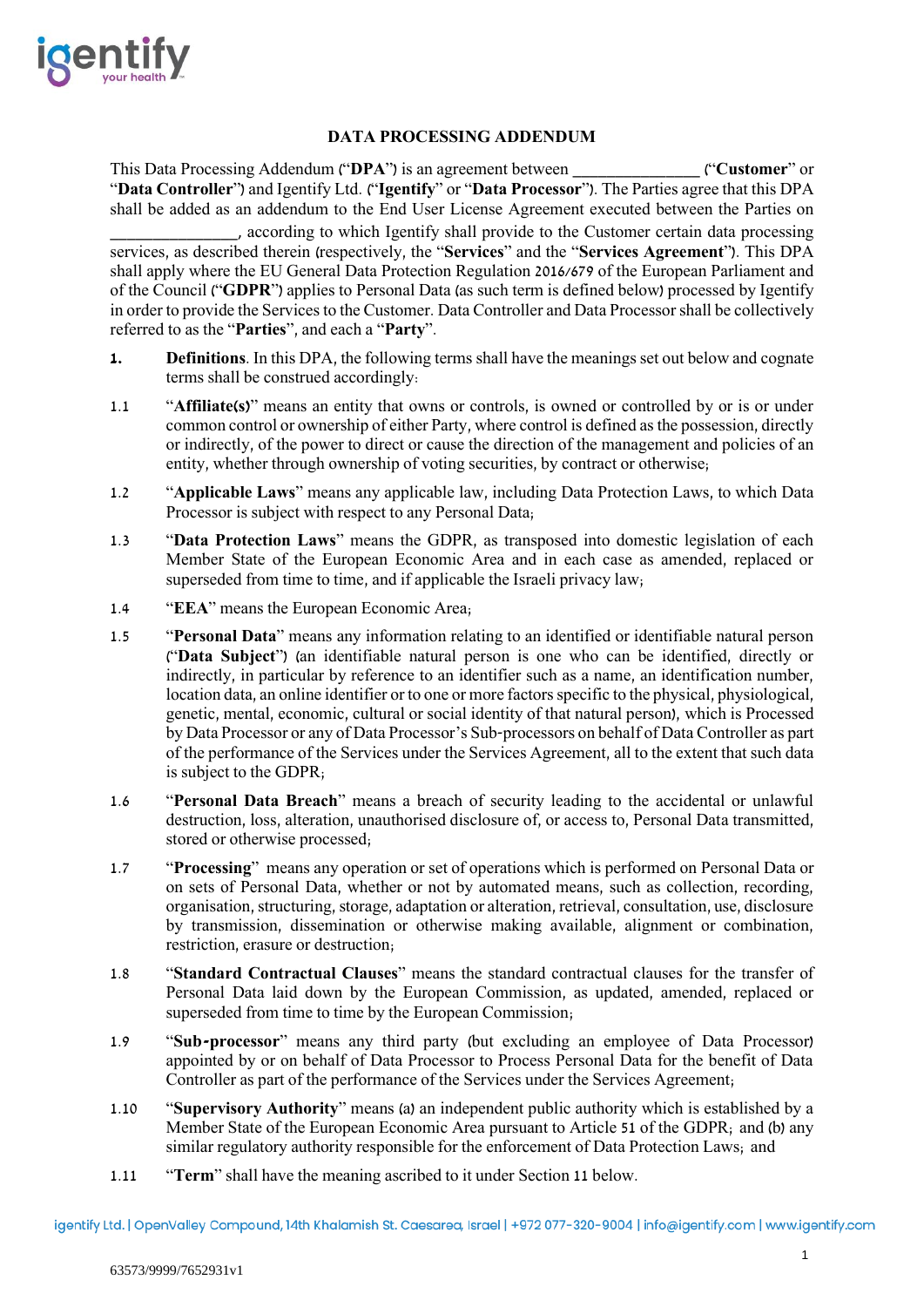

## **2. Processing of Personal Data.**

- 2.1 Data Processor, and any person acting under its authority, will carry out the Personal Data Processing activities, including with regard to transfers of Personal Data to a third country or an international organisation, only for the following purposes: (i) to provide the Services during the Term in accordance with the Services Agreement and other reasonable documented instructions provided by the Data Controller, where such instructions are consistent with the terms of the Services Agreement (collectively, the "**Instructions**"); and (ii) as required under Applicable Law, in which case Data Processor shall, to the extent permitted by Applicable Law, inform Data Controller of such legally required Processing of Personal Data, unless that law prohibits such information on important grounds of public interest.
- 2.2 Data Controller instructs Data Processor (and authorises Data Processor to instruct each of its Sub-processors) to process the Personal Data, as reasonably necessary for the provision of the Services and in accordance with the Services Agreement and this DPA. Additional Instructions outside the scope of this DPA and the Services Agreement require prior written agreement between Data Controller and Data Processor and will include any additional fees that may be payable by the Data Controller to the Data Processor for carrying out such Instructions.
- 2.3 Data Controller hereby acknowledges that as part of the provision of the Services hereunder, Data Processor may collect, disclose, publish, share and otherwise use fully anonymized, deidentified and de-identifiable data, including statistical data, analytics, trends and other aggregated data which derives from the Personal Data processed by the Data Processor as part of the provision of the Services, all as required for the Data Processor's legitimate purposes, including without limitation in order to provide, maintain, operate and improve the Services and for research purposes. The Data Controller hereby agrees and acknowledges that such processing activities (including the anonymization and de-identification of Personal Data) will not be considered as performed outside the scope of the Instructions provided by the Data Controller hereunder. Data Processor agrees not to use said anonymized data in a form that identifies the Customer or any Data Subject.
- 2.4 Data Processor will notify Data Controller if Data Processor is of the opinion that a written Instruction received from Data Controller is in violation of Applicable Law and/or in violation of contractual duties under the Services Agreement.
- 2.5 Data Processor shall treat Personal Data as confidential information and will not disclose, make available or transfer the Personal Data to any third party, other than as permitted under this DPA.
- 2.6 Data Controller shall have sole responsibility for the accuracy, quality and legality of the Personal Data and the means by which Data Controller acquired the Personal Data. Data Controller warrants and undertakes that: (i) the Personal Data has been collected, Processed and transferred in accordance with the laws applicable to Data Controller, including, if required by applicable law, that Data Controller has received all required consents from the applicable Data Subjects for the Processing carried out by the Data Processor under this DPA and the Data Subjects have been informed that their Personal Data could be transmitted to a third country outside of the EU/EEA; and (ii) it will provide Data Processor, when so requested, with copies of relevant Data Protection Laws or references to them (where relevant, and not including legal advice) of the country in which Data Controller is established or which may otherwise be relevant to the Personal Data concerned.
- 2.7 **Exhibit 1** of this DPA sets forth certain information regarding Data Processor's Processing activities of the Personal Data, as required by Article 28(3) of the GDPR.

# **3. Data Subjects.**

3.1 Data Processor shall promptly notify Data Controller if Data Processor receives a request from a Data Subject to exercise the Data Subject's rights under Data Protection Laws, including without limitation the right of access, rectification, restriction of Processing, erasure, data portability, object to the Processing, or its right not to be subject to an automated individual decision making ("**Data Subject Request**"), and shall not respond to such request without Data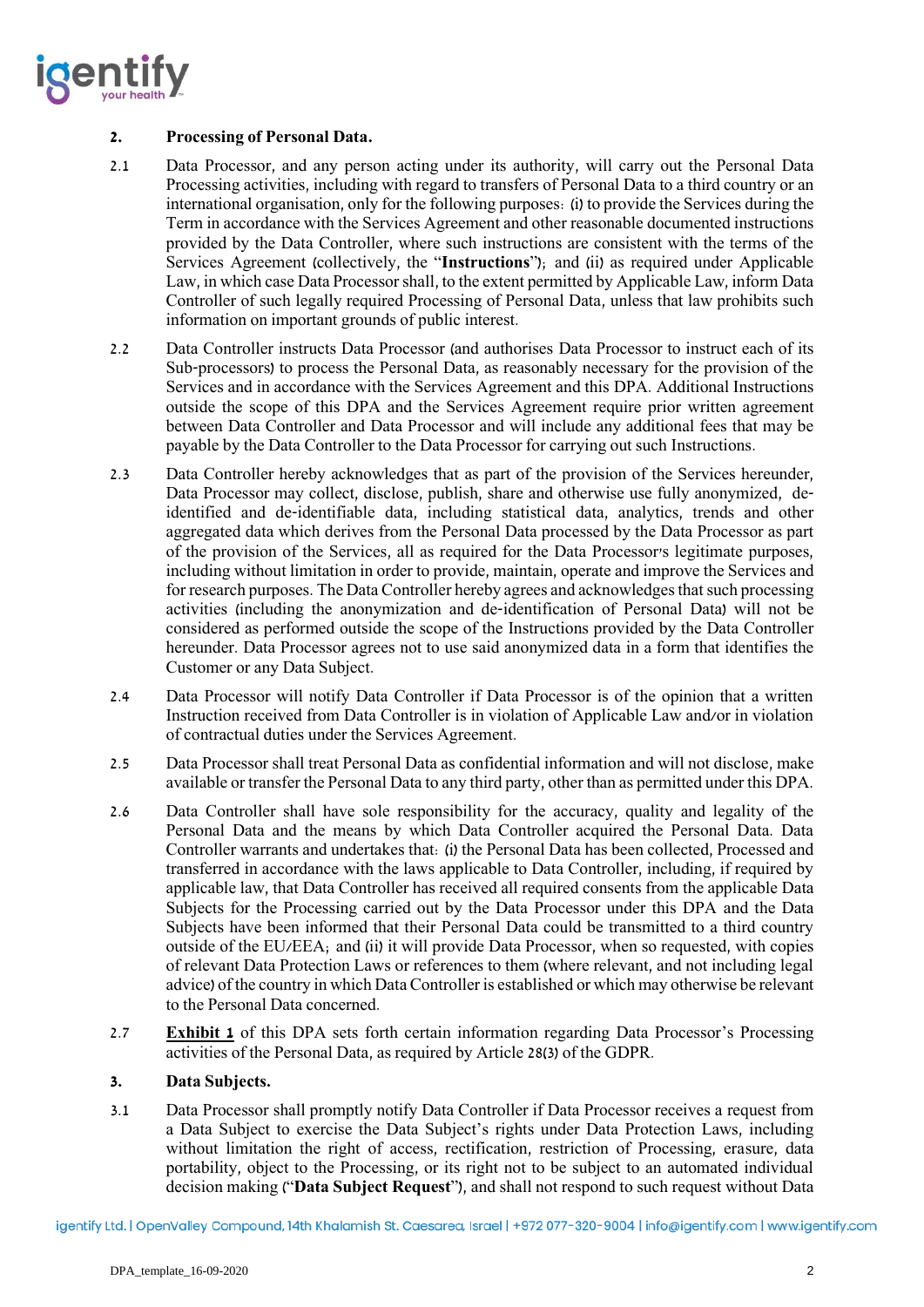

Controller's prior written consent, except to confirm that such request relates to Data Controller.

- 3.2 Taking into account the nature of the Processing, Data Processor has implemented in the Services certain measures to assist the Data Controller in independently fulfilling its obligation to respond to certain Data Subject Requests. However, due to technical limitations and the nature of the Services, not all Data Subject Requests may be exercised independently by the Data Controller via the Services. To the extent that Data Controller, while using the Services, does not have the ability to address a Data Subject Request, Data Controller shall contact the Data Processor via the dedicated "Help Center" link embedded in the Service, and subject to Sectio[n 10.1](#page-4-1) below, the Data Processor shall, upon Data Controller's request, assist Data Controller in responding to such Data Subject Request.
- **4. Supervising Authorities.** Data Processor shall provide reasonable assistance to Data Controller with any data protection impact assessments, and prior consultations with Supervising Authorities, as required by article 35 and 36 of the GDPR or equivalent provisions of any other Data Protection Law, in each case solely in relation to the Processing of Personal Data by Data Processor and all by taking into account the nature of the Processing and information available to the Data Processor. Data Controller acknowledges and agrees that assistance with data protection impact assessments and prior consultations by Data Processor may result in additional fees (which will be notified to Data Controller in advance).

#### **5. Security Breach Notification.**

- 5.1 Data Processor shall notify Data Controller without undue delay, and in any case within fortyeight (48) hours, after becoming aware of a Personal Data Breach affecting the Personal Data.
- 5.2 Data Processor shall provide Data Controller with sufficient information to allow Data Controller to meet any obligations to report or inform Supervising Authorities and Data Subjects of the Personal Data Breach under the Data Protection Laws, taking into account the nature of Processing and the information available to Data Processor, including with the following information:(a) a description of the nature of the Personal Data Breach, including the categories and approximate number of both Data Subjects and Personal Data records concerned; (b) the likely consequences of the Personal Data Breach; and (c) a description of the measures taken, or proposed to be taken, to address the Personal Data Breach, including measures to mitigate its possible adverse effects. To the extent Data Processor does not have full information about the Personal Data Breach at the time of the initial notification, Data Processor shall provide an initial notification and then supplement that with additional information as it becomes available.

## **6. Audit.**

- 6.1 During the Term, Data Processor shall keep records of its Processing activities in accordance with applicable Data Protection Laws.
- 6.2 During the Term and upon request, Data Processor shall make available to Data Controller all information necessary to demonstrate compliance with the obligations laid down in Article 28 of the GDPR and allow for and contribute to audits, including inspections, conducted by Data Controller or another auditor mandated by Data Controller, all at Data Controller's sole expense and only in order to ensure Data Processor's compliance with the obligations laid down in Article 28 of the GDPR and this DPA. If and to the extent Data Controller engages third parties to conduct the audit, such third parties must be bound to strict confidentiality obligations. Notwithstanding the above, Data Controller shall only be entitled to conduct such inspection during business hours and no more than once during one calendar year, provided that Data Controller shall be entitled to conduct such inspection at any time if it reasonably suspects Data Processor to be in material breach of its obligations under this DPA and that nothing in this Section shall limit the timing and scope of any audit required to be conducted by applicable Data Protection Laws.
- 6.3 Data Controller shall provide Data Processor a reasonable prior written notice of any audit or inspection to be conducted under this Section and shall avoid (and ensure that each of its auditors avoids) causing any damage, injury or disruption to Data Processor's premises, equipment,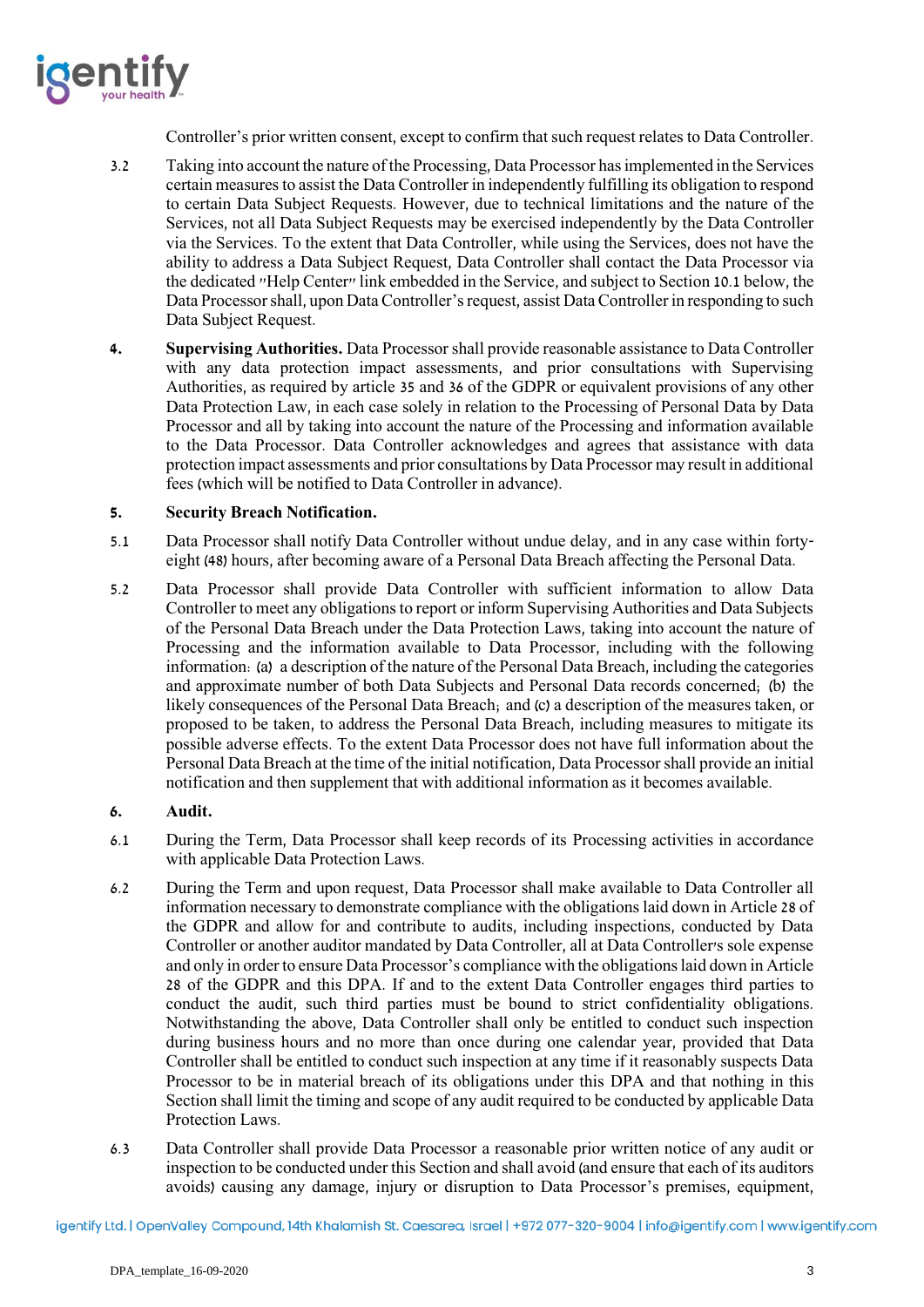

personnel and business while its personnel are on those premises in the course of such audit or inspection.

- 6.4 It is agreed that a copy of this DPA may be forwarded to the relevant Supervisory Authority, if required under applicable Data Protection Laws. Furthermore, the Parties agree that such authority has the right to conduct an audit of the Parties with respect to the subject matter of this DPA.
- 6.5 Nothing in this DPA will require Data Processor either to disclose to Data Controller (and/or its authorized auditors), or provide access to: (i) any data of any other customer of Data Processor; (ii) Data Processor's internal accounting or financial information; (iii) any trade secret of Data Processor; or (iv) any information that, in Data Processor's sole discretion, could compromise the security of any of Data Processor's systems or premises or cause Data Processor to breach obligations under any Applicable Law or its obligations to any third party.

#### **7. Sub-processing.**

- 7.1 Data Controller hereby (i) grants Data Processor a general authorization to engage (and permits each Sub-processor appointed in accordance with this Section to engage) Sub-processors for the purpose of providing the Services;(ii) agrees that Affiliates of Data Processor (including without limitation Igentify Inc.) may be used as Sub-processors; and (iii) confirms that Data Processor may continue to use those Sub-processors already engaged by Data Processor as of the Effective Date of this DPA, which are detailed in Igentify website [\(www.Igentify.com\)](http://www.igentify.com/) under "Igentify Subsidiaries and Sub-Processors"**.**
- 7.2 Data Processor can at any time and without justification appoint a new Sub-processor, provided that prior to engaging any Sub-processor:

(a) Data Processor will provide a fourteen (14) days' prior notice to Data Controller regarding the engagement of a new Sub-processor, and the Data Controller does not reasonably object to such changes within that timeframe under legitimate and documented grounds. If, in Data Processor's sole discretion, Data Controller's objection to an engagement of a Sub-processor is legitimate, Data Processor shall either refrain from using such Sub-processor in the context of the Processing of Personal Data, or shall notify Data Controller that it is unable to provide the Services without the use of such Sub-processor and therefore it will suspend or restrict the Services (or an applicable part thereof) with immediate effect.

(b) Data Processor ensures that it has in place a sub-processing agreement between Data Processor and the Sub-processor, that is no less protective with respect to Data Controller's interest and protection of Personal Data than this DPA. Upon Data Controller's request, Data Processor shall provide Data Controller with an updated list of Sub-processors.

- 7.3 Where the Sub-processor fails to fulfil its personal data protection obligations with respect to the Personal Data, Data Processor shall remain fully liable to Data Controller for the performance of that Sub-processor's obligations.
- **8. Transfers.** The Data Processor warrants that where Personal Data is transferred outside of the EEA, it will be processed in accordance with the provisions of the Standard Contractual Clauses or Binding Corporate Rules, unless the processing takes place: (i) in a third country or territory recognised by the EU Commission to have an adequate level of protection; or (ii) by an organisation located in a country which has other legally recognised appropriate safeguards in place, such as the EU-US Privacy Shield framework.
- **9. Personnel.** Data Processor will be responsible for using qualified personnel with data protection training to provide the Services and ensure that Data Processor's access to the Personal Data is limited only to those personnel who require such access to perform the Services. Data Processor shall obligate its personnel to Process the relevant Personal Data only in accordance with this DPA. Data Processor will further ensure that its personnel authorised to Process the Personal Data on its behalf: (i) will do so only on a need-to-know basis; and (ii) have committed themselves to confidentiality or are under an appropriate statutory obligation of confidentiality,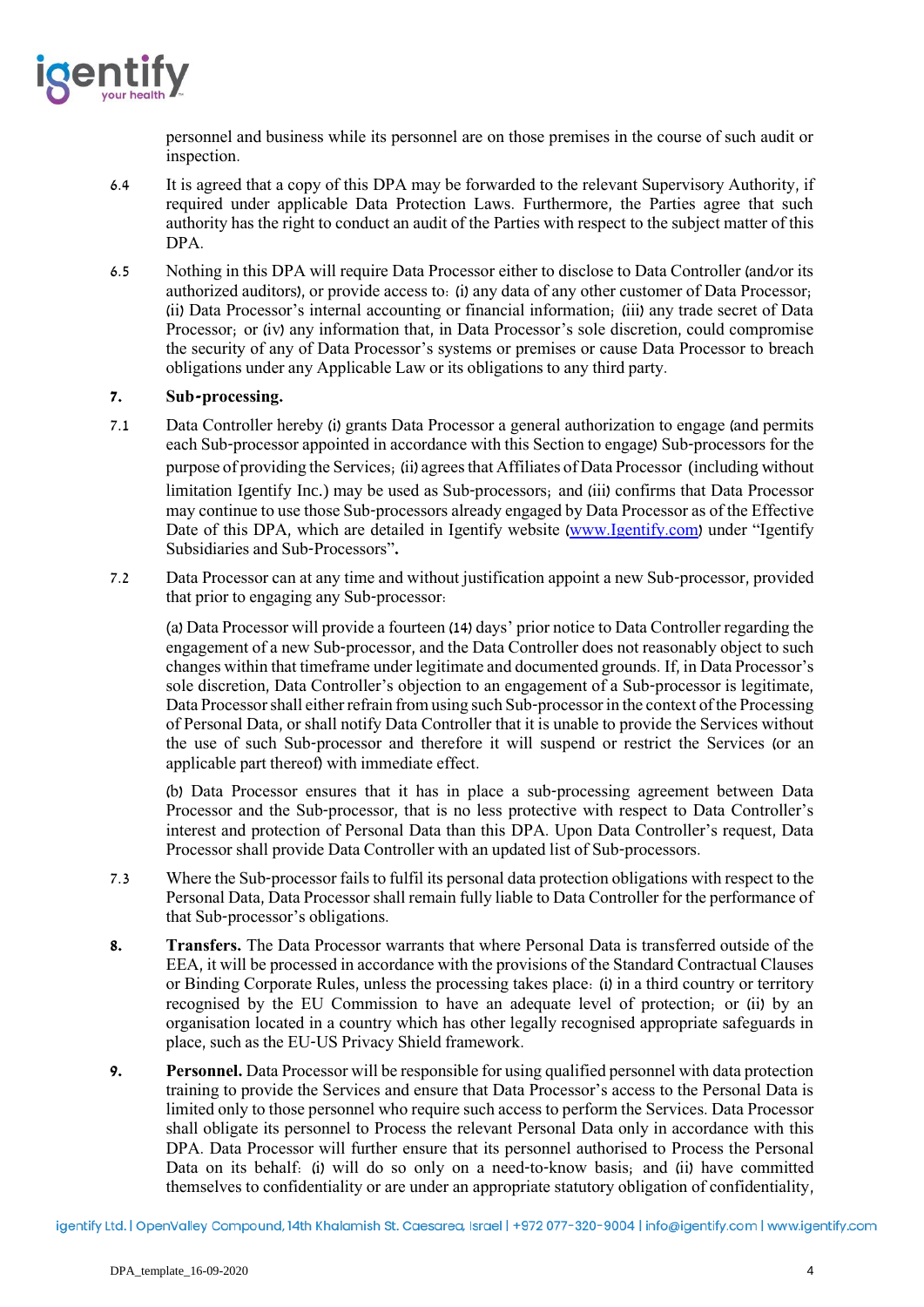

and that they will keep confidential and will not make available any Personal Data to any third party, other than as permitted herein.

- **10. Security.** Taking into account the state of the art, the costs of implementation and the nature, scope, context and purposes of Processing, as well as the risk of varying likelihood and severity for the rights and freedoms of natural persons, Data Processor will implement technical and organizational security measures in order to ensure a level of security appropriate to that risk, including, as appropriate, the measures referred to in Article 32(1) of the GDPR, as stipulated in **Exhibit 2** of this DPA. The technical and organizational security measures are aimed at protecting Personal Data against accidental or unlawful destruction or accidental loss, alteration, unauthorized disclosure or access and against all other unlawful forms of Processing. The technical and organizational security measures are subject to technical progress and development and the Data Processor may update or modify technical and organizational security measures from time to time, provided that such updates and modifications do not result in the degradation of the overall security of the Services.
- <span id="page-4-1"></span>10.1 **Deletion and Return of Personal Data.** Within ten (10) days following the termination of the Services Agreement and/or this DPA, Data Processor will delete or return to Data Controller, and instruct its Sub-processors to delete or return, all existing copies of the Personal Data which are in its possession. Data Processor may retain the Personal Data to the extent required by Applicable Laws and only to the extent and for such period as required by Applicable Laws and always provided that Data Processor shall ensure the confidentiality of all such Personal Data and shall ensure that such Personal Data is only Processed as necessary for the purpose(s) specified in the Applicable Laws requiring its storage and for no other purpose. In addition, Data Controller hereby agrees that Data Processor may retain one copy of the Personal Data for a period of 7 years following the termination of Processing thereof, solely for the establishment, exercise or defence of legal claims, and provided that such copy of the Personal Data is fully encrypted and under strict access privileges.
- <span id="page-4-0"></span>**11. Term.** This DPA shall become effective upon execution or acceptance of the Services Agreement ("**Effective Date**") and shall remain in full force until the later of the date when Data Processor ceases to Process the Personal Data or termination of the Services Agreement (the "**Term**"). All provisions of this DPA, which by their language or nature should survive the termination of this DPA, will survive the termination of this DPA.
- **12. Limitation of Liability.** Each Party's liability arising out of or related to this DPA, whether in contract, tort or under any other theory of liability, is subject to the 'Limitation of Liability' section of the Services Agreement governing the Services.
- **13. Changes to this DPA.** The Parties may amend this DPA from time to time by mutual agreement of both Parties, and subject to compliance with any required obligations under applicable Data Protection Laws.
- **14. Miscellaneous.** (i) This DPA represents the complete agreement concerning the subject matter hereof; (ii) except where explicitly agreed otherwise in writing by the Parties, in the event of inconsistencies between the provisions of this DPA and any other agreements between the Parties, including the Services Agreement and any other agreements which may be entered into or purported to be entered into after the date of this DPA, the provisions of this DPA shall prevail; (iii) the Parties to this DPA hereby agree to the governing law and the choice of jurisdiction stipulated in the Services Agreement with respect to any disputes or claims arising under this DPA; (iv) nothing in this DPA reduces either Party's obligations under the Services Agreement in relation to the protection of Personal Data; and (v) should any provision of this DPA be invalid or unenforceable, then the remainder of this DPA shall remain valid and in force. The invalid or unenforceable provision shall be either (a) amended as necessary to ensure its validity and enforceability, while preserving the Parties' intentions as closely as possible or, if this is not possible, (b) construed in a manner as if the invalid or unenforceable part had never been contained therein.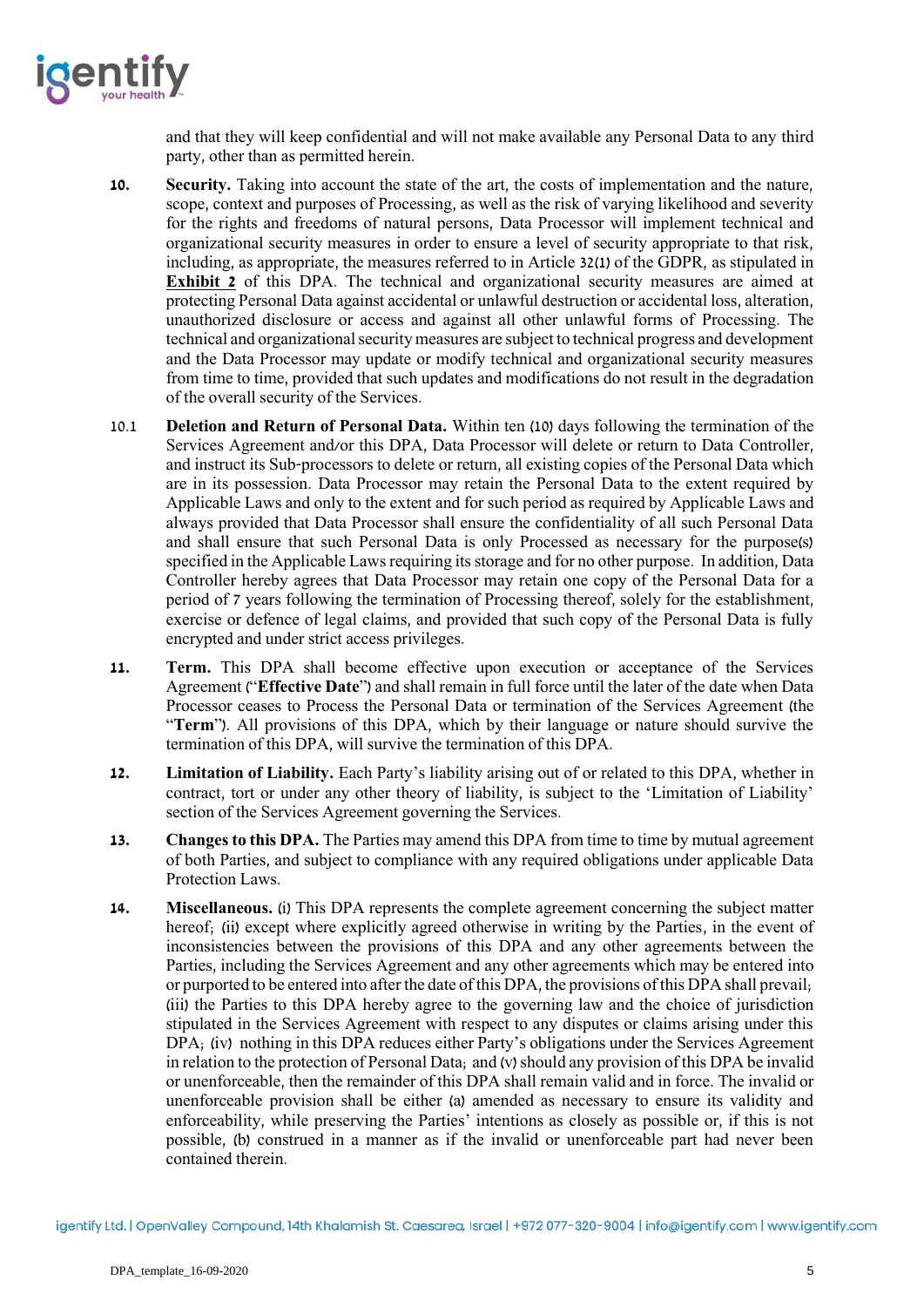

# **EXECUTION**

The Parties have shown their acceptance of the terms of this Data Processing Agreement by executing it below:

SIGNED by: \_\_\_\_\_\_\_\_\_\_\_\_\_\_\_\_\_

duly authorised for and on behalf-of: \_\_\_\_\_\_\_\_\_\_\_\_\_\_\_\_\_\_\_\_\_\_\_\_\_\_

SIGNED by \_\_\_\_\_\_\_\_\_\_\_\_\_\_\_\_\_\_

duly authorised for and on behalf-of: \_IGENTIFY LTD AND AFFILIATES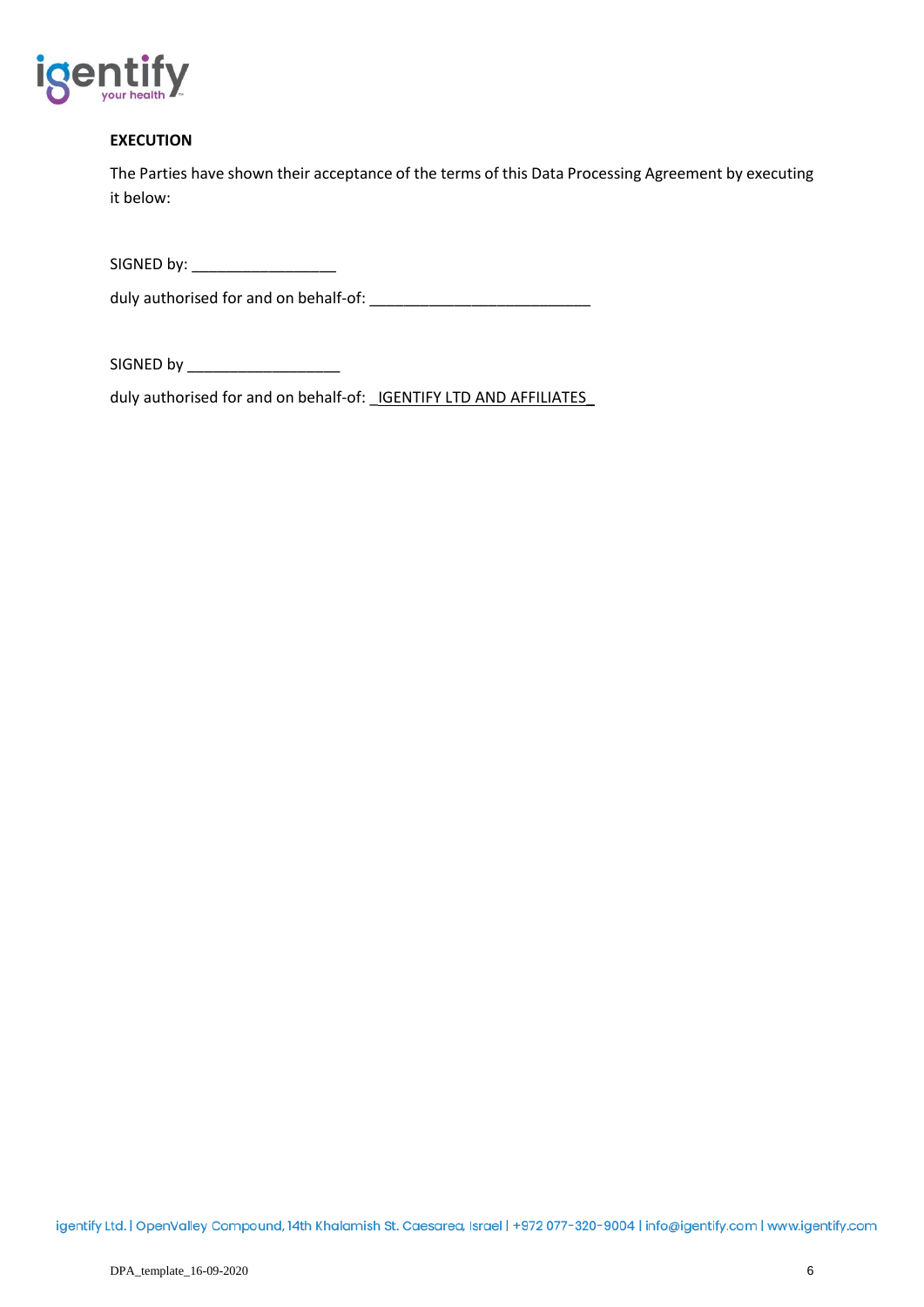

## **EXHIBIT 1**

# **DETAILS OF PROCESSING OF PERSONAL DATA**

- **1. Subject matter of the Processing:** The subject matter of the Processing of the Personal Data is as set forth in the Services Agreement, and as supplemented by this DPA.
- **2. Duration:** As between Igentify and Customer, the duration of the data processing activities under this DPA is determined by the Customer.
- **3. The purpose of the Processing**: The purpose of the data processing under this DPA is the provision of the Services, as set forth in the Services Agreement, and as supplemented by this DPA.
- **4. Nature of the Processing**: digital genetic test analysis, including machine-generated personalized genetic counselling and such other Services as set forth in the Services Agreement.
- **5. Type of Personal Data**: Personal Data related to the Customer's clients(e.g., patients) and other related family members of such clients, including genetic data and any other personal information uploaded to the Services under the Customer's account in Igentify's Services.
- **6. Categories of data subjects**: The Data Subjects include the Customer's clients (e.g., patients) and other related family members of such clients.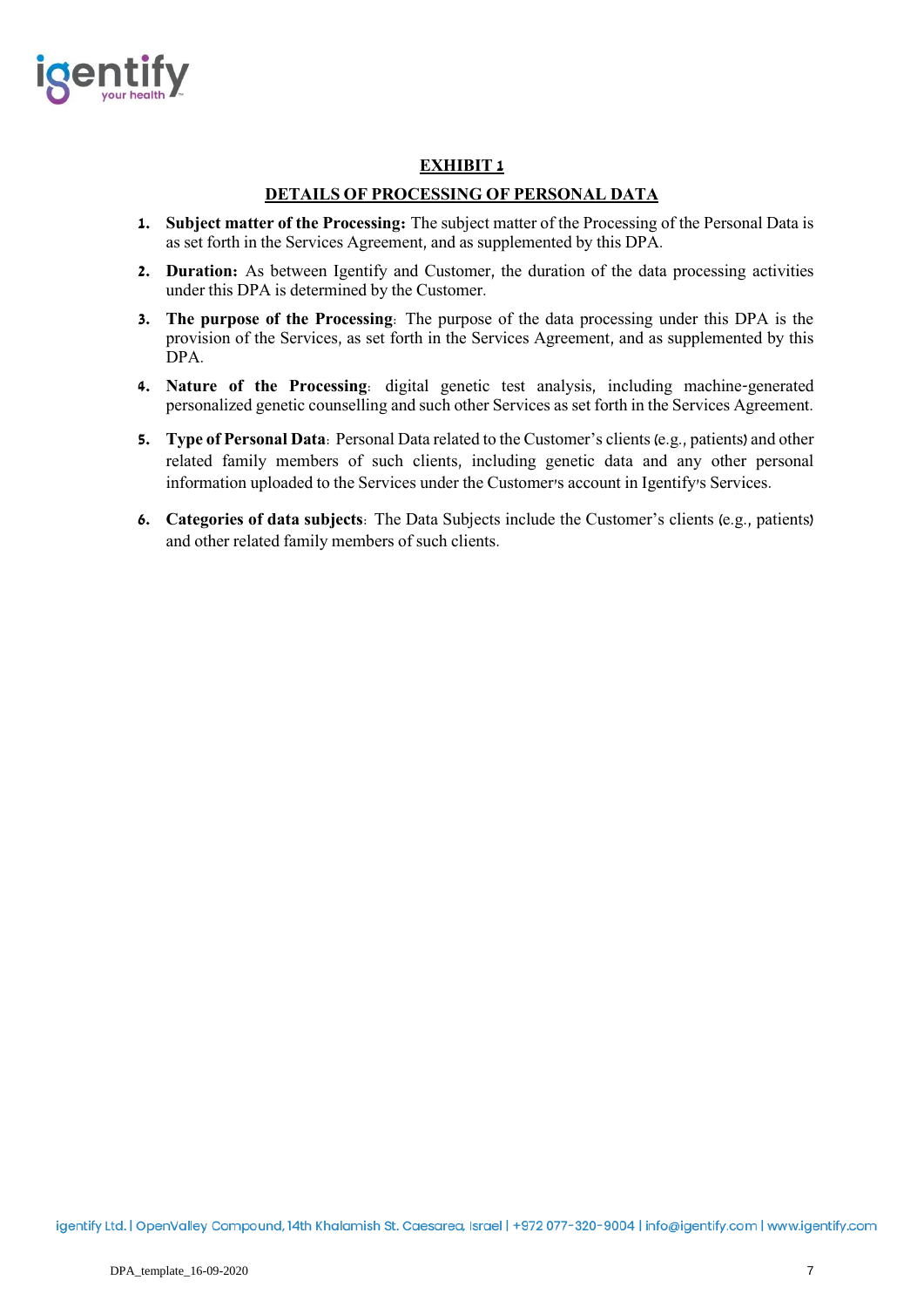

# **EXHIBIT 2**

# **TECHNICAL AND ORGANIZATIONAL MEASURES**

## **Description of the technical and organizational security measures implemented by Data Processor according to Section 10 of the DPA:**

| Domain                                             | <b>Practices</b>                                                                                                                                                                                                                                                                                                                                                                                             |
|----------------------------------------------------|--------------------------------------------------------------------------------------------------------------------------------------------------------------------------------------------------------------------------------------------------------------------------------------------------------------------------------------------------------------------------------------------------------------|
| Organization of Information<br>Security            | Security Ownership. Igentify has appointed security and privacy officers responsible for coordinating and monitoring<br>the security and privacy rules and procedures as follows:                                                                                                                                                                                                                            |
|                                                    | Chief Information Security Officer (CISO)<br>Data Privacy Officer (DPO)                                                                                                                                                                                                                                                                                                                                      |
|                                                    | Security Roles and Responsibilities. Igentify personnel with access to Personal Data are subject to confidentiality<br>obligations.                                                                                                                                                                                                                                                                          |
|                                                    | Risk Management Program. Igentify performs a continuous a security and privacy risk assessment on its platform.                                                                                                                                                                                                                                                                                              |
|                                                    | Retention. Igentify retains its security documents pursuant to its retention requirements after they are no longer in<br>effect.                                                                                                                                                                                                                                                                             |
| <b>Asset Management</b>                            | Asset Inventory. Igentify maintains an inventory of all Information and Technological assets and access rights to all<br>items in the inventory. Access to the inventory is restricted to authorized Igentify personnel only.                                                                                                                                                                                |
|                                                    | <b>Asset Handling</b>                                                                                                                                                                                                                                                                                                                                                                                        |
|                                                    | Igentify classifies all Personal Data as Confidential.<br>$\overline{\phantom{a}}$                                                                                                                                                                                                                                                                                                                           |
|                                                    | Igentify strictly restricts and controls access to Personal Data to authorized Igentify personnel only.                                                                                                                                                                                                                                                                                                      |
|                                                    | Igentify has established procedures that define how to process Personal Data, including instructions for secure<br>anonymization of Personal Data and secure use of anonymized data.                                                                                                                                                                                                                         |
| Human Resources Security                           | <b>Security Training.</b>                                                                                                                                                                                                                                                                                                                                                                                    |
|                                                    | Igentify trains its personnel about relevant security and privacy procedures according to their respective roles<br>and access rights.                                                                                                                                                                                                                                                                       |
|                                                    | Igentify also informs its personnel of possible consequences of breaching the security rules and procedures.                                                                                                                                                                                                                                                                                                 |
| <b>Physical and Environmental</b>                  | <b>Physical Access to Facilities.</b>                                                                                                                                                                                                                                                                                                                                                                        |
|                                                    | No Personal Data is stored in Igentify facilities, all production environments being hosted on AWS.                                                                                                                                                                                                                                                                                                          |
| Security                                           | Igentify limits access to information systems that can access Personal Data.                                                                                                                                                                                                                                                                                                                                 |
|                                                    | Protection from Disruptions. Igentify uses high availability services in order to protect against loss of data due to<br>infrastructure failure.                                                                                                                                                                                                                                                             |
| <b>Customer Environment</b><br>Security            | <b>Platform Security</b>                                                                                                                                                                                                                                                                                                                                                                                     |
|                                                    | - Igentify establishes security areas by using dedicated AWS Virtual Private Cloud for each customer.                                                                                                                                                                                                                                                                                                        |
|                                                    | Igentify establishes access authorizations for employees and third parties.                                                                                                                                                                                                                                                                                                                                  |
|                                                    | - All access to the AWS accounts where Personal Data are hosted is logged, monitored, and tracked.                                                                                                                                                                                                                                                                                                           |
|                                                    | - Personal Data hosted on AWS cloud are secured by appropriate security measures based on AWS best practices.                                                                                                                                                                                                                                                                                                |
|                                                    | - Personal Data hosted on AWS cloud is encrypted at rest, and when in transit.                                                                                                                                                                                                                                                                                                                               |
| Communications and<br><b>Operations Management</b> | <b>Operational Policy.</b> Igentify maintains security documents describing its security measures and the relevant<br>procedures and responsibilities of its personnel who have access to Personal Data.                                                                                                                                                                                                     |
|                                                    | <b>Data Recovery Procedures</b>                                                                                                                                                                                                                                                                                                                                                                              |
|                                                    | Igentify implements suitable measures in order to ensure that Personal Data are protected from accidental<br>destruction or loss and the ability to restore the availability and access to Personal Data in a timely manner in the<br>event of a physical or technical incident. This is accomplished by:<br>- Infrastructure redundancy: the cluster and Database are deployed in a minimum of 2 instances. |
|                                                    | - Database snapshots are stored on highly available storage S3 in AWS.                                                                                                                                                                                                                                                                                                                                       |